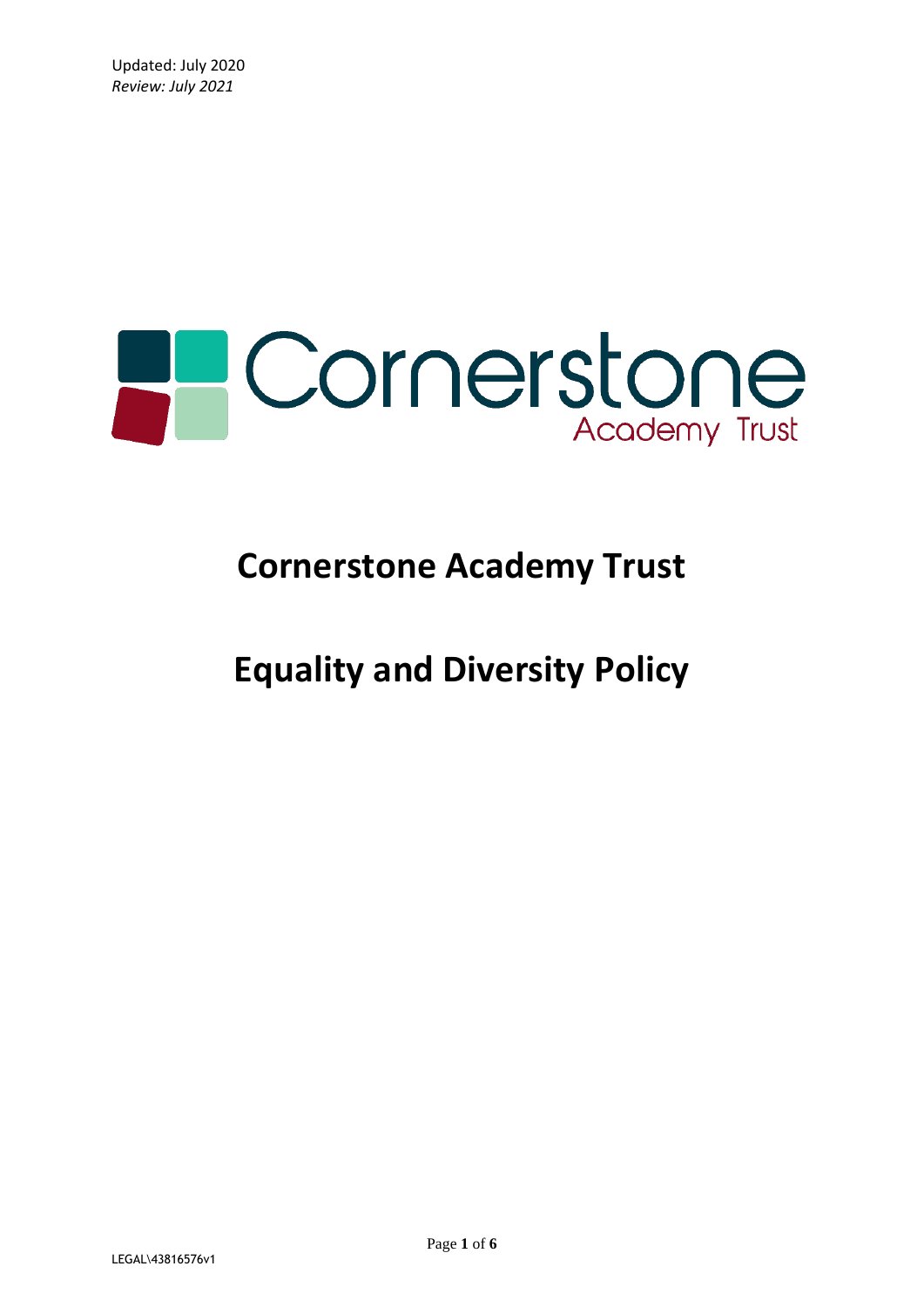## **Equality and Diversity Policy**

The Trust is committed to promoting equality of opportunity for all staff and job applicants. We aim to create a working environment in which all individuals are able to make best use of their skills, free from discrimination or harassment, and in which all decisions are based on merit.

This policy is required to ensure that the Trust complies with equality legislation. The Trust recognises that it has to make special efforts to ensure that all groups prosper, including:

- those with special educational needs
- who have difficulties in accessing the Trust's facilities or services
- who speak English as an additional language
- who have frequent moves and lack stability leading to time out of education (eg children in care)
- who as children are caring for others
- who come from homes with low income and/or inadequate study space
- who experience bullying, harassment or social exclusion
- with low parental support or different parental expectations
- with emotional, mental and physical well being needs
- who exhibit challenging behaviour
- who come from minority ethnic groups including travellers, refugees and asylum seekers.

The Trust does not discriminate against staff on the basis of age, disability, gender reassignment, gender identity, marital or civil partner status, pregnancy or maternity, race, colour, nationality, ethnic or national origin, religion or belief, sex or sexual orientation (protected characteristics).

The principles of non-discrimination and equality of opportunity also apply to the way in which staff treat pupils, parents, carers, visitors, contractors and former staff members.

Under the general public sector equality duty under the Equality Act 2010, our Trust must have due regard to the need to:

- (i) eliminate discrimination, harassment and victimization
- (ii) advance equality of opportunity between people who share a protected characteristic and those who do not; and
- (iii) foster good relations between people who share a protected characteristic and those who do not.

The duty covers the protected characteristics of race, disability, sex, age, sexual orientation, religion or belief, pregnancy and maternity, gender identity and gender reassignment. The first part of the duty - the duty to eliminate discrimination, harassment and victimisation - also applies to the protected characteristic of marriage and civil partnership.

All staff have a duty to act in accordance with this policy and treat colleagues with dignity at all times, and not to discriminate against or harass other members of staff, regardless of their status.

This policy does not form part of your contract of employment and may be amended at any time.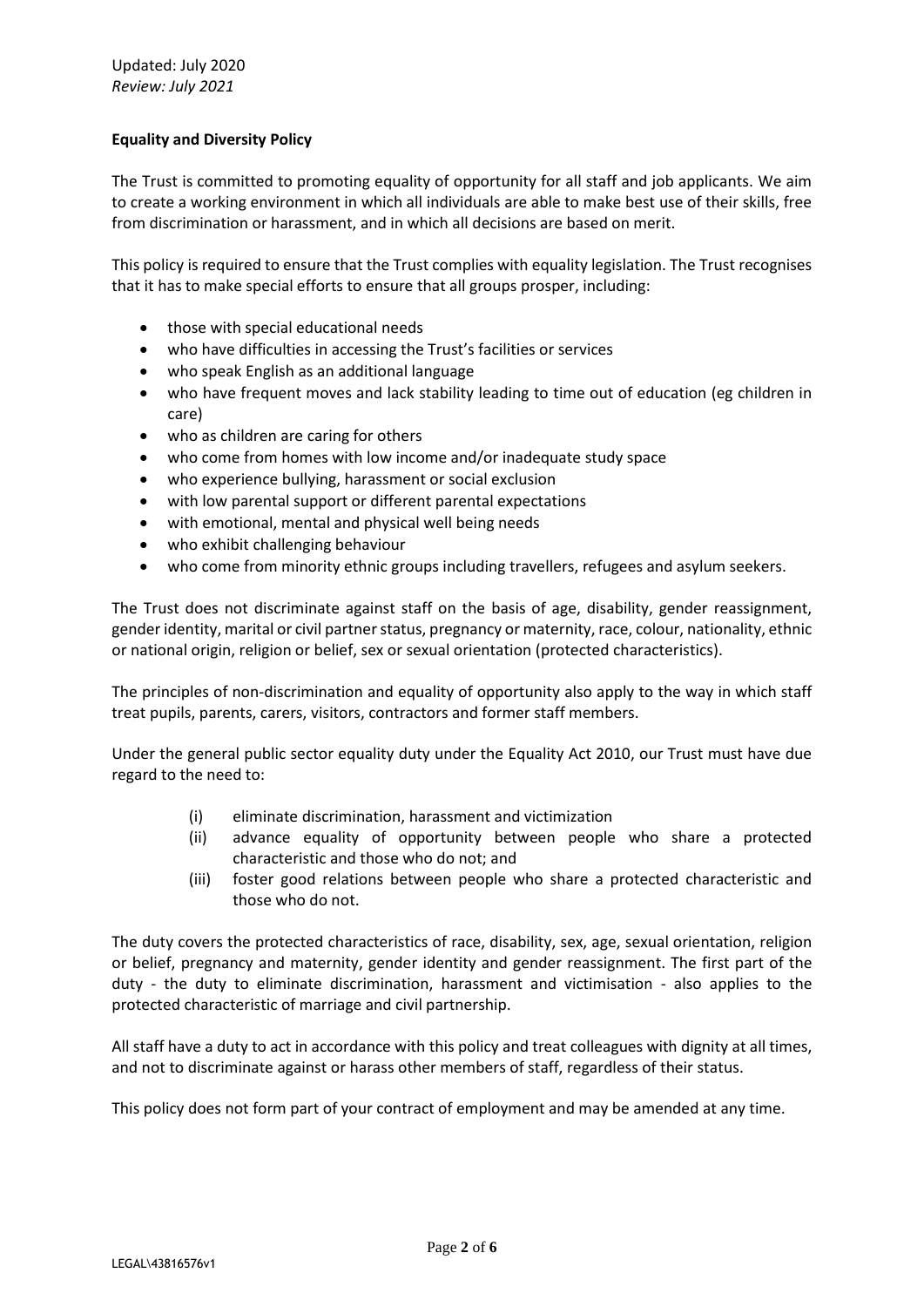### **Who is covered by the policy?**

This policy covers all individuals working at all levels and grades, including senior managers, employees, contractors, students, part time and fixed term employees, volunteers, casual workers and agency staff (collectively referred to as staff in this policy).

#### **Who is responsible for this policy?**

The Personnel Committee has overall responsibility for the effective operation of this policy and for ensuring compliance with the relevant statutory framework. The Personnel Committee has delegated day to day responsibility for operating the policy and ensuring its maintenance and review to the CEO. If you have any questions about the content or application of this policy, you should contact the CEO.

#### **Roles and Responsibilities**

The CEO will ensure that a Trust culture and ethos is established, maintained and developed which:

- celebrates diversity/equality and achievement
- promotes high expectations, positive attitudes towards disabled people and those of different ethnic groups/religions
- listens to and involves pupils, parents, carers and staff
- communicates behaviour expectation
- ensure that it welcomes applications for school places at Trust schools and jobs from all sections
- ensure that incidents are reported, analysed, addressed swiftly and effectively, and reported on.

The staff will actively implement this policy and the equalities plan, and support the monitoring and impact.

Parents and carers will be consulted on the policy regularly and be kept informed.

Visitors and contractors will be made aware of the policy through relevant signs around the schools and clauses in contracts.

The Board of Trustees will:

- incorporate equality targets into the Trust plan
- designate a lead Trustee for equality issues
- use its power to nominate Trustees to ensure its composition reflects the community it serves
- encourage parents and staff from all ethnic groups when recruiting to the Trustee board
- apply the principles of best values without discrimination when purchasing goods and services
- monitor and evaluate the implementation and impact of this policy using the outcomes to inform future plan
- disseminate the outcomes of evaluation to the whole Trust community, together with a summary of the action to be taken.

We expect all members of the Trust community to be committed to this policy, and that visitors will comply with it. We accept responsibility for ensuring that this is implemented in every aspect of school life. If there is a breach of the policy, we will take appropriate action.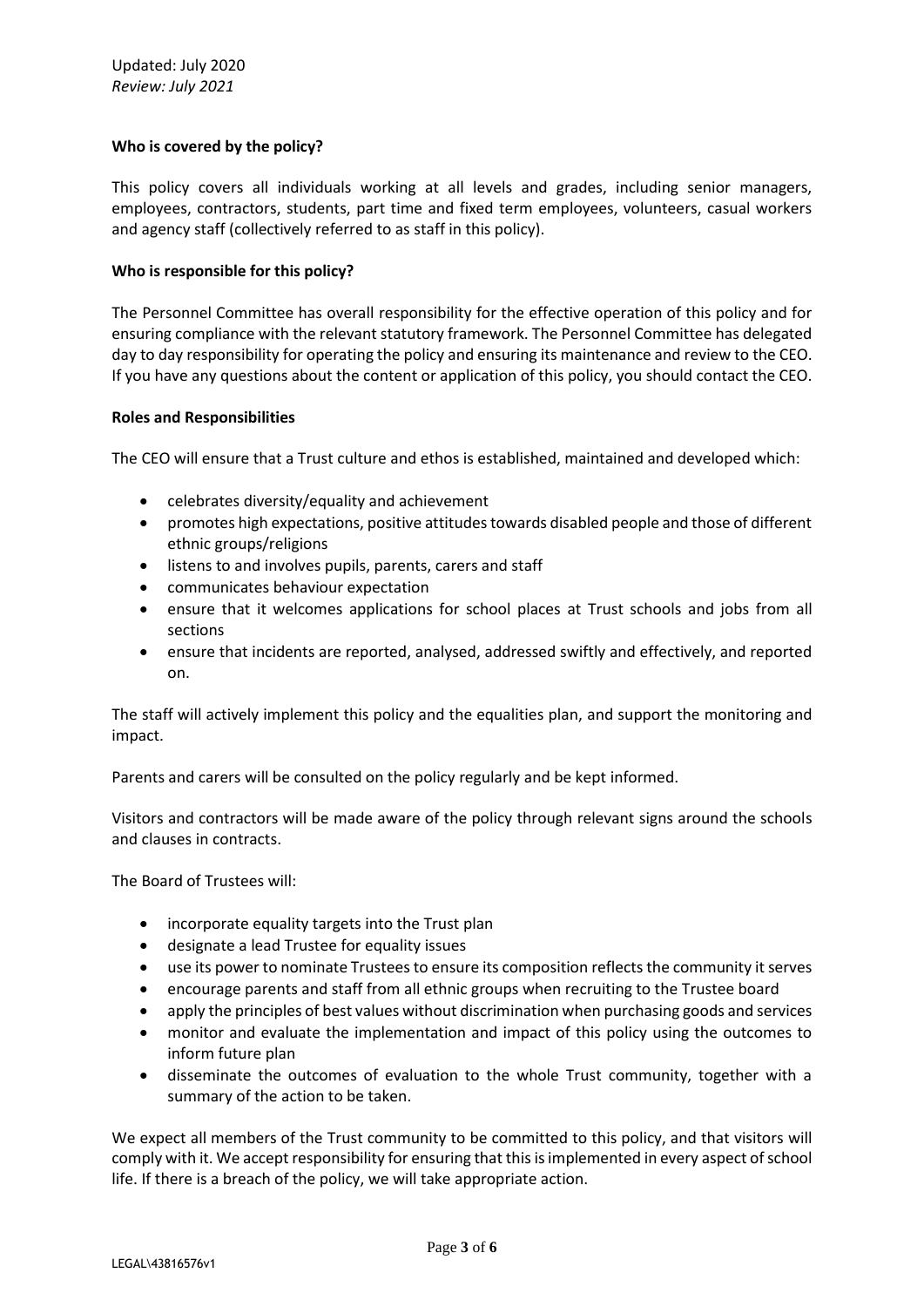All managers must set an appropriate standard of behaviour, lead by example and ensure that those they manage adhere to the policy and promote our aims and objectives with regard to equal opportunities.

### **Scope and Purpose of the Policy**

This policy applies to all aspects of our relationship with staff and to relations between staff members at all levels. This includes job advertisements, recruitment and selection, training and development, opportunities for promotion, conditions of service, pay and benefits, conduct at work, disciplinary and grievance procedures, and termination of employment.

We will take appropriate steps to accommodate the requirements of different religions, cultures and domestic responsibilities.

### **Forms of Discrimination**

- Discrimination by or against an employee is generally prohibited unless there is a specific legal exemption. Discrimination may be direct or indirect and it may occur intentionally or unintentionally.
	- Direct discrimination occurs where someone is treated less favourably because of one or more of the protected characteristics as set out above. In limited circumstances, employers can directly discriminate against an individual for a reason related to any of the protected characteristics where there is a genuine occupational requirement. The occupational requirement must be crucial to the post and a proportionate means of achieving a legitimate aim. It will only be exceptional circumstances that this will apply in our Trust.
	- Indirect discrimination occurs where someone is disadvantaged by a provision, criterion or practice that also puts people with a protected characteristic at a particular disadvantage. Such a requirement will need to be objectively justified.
- Harassment related to any of the protected characteristics is prohibited. Harassment is unwanted conduct that has the purpose or effect of violating someone's dignity, or creating an intimidating, hostile, degrading, humiliating or offensive environment for them.
- Victimisation is also prohibited. This is less favourable treatment of someone who has complained or given information about discrimination or harassment, or supported someone else's complaint.
- Associative discrimination is where an individual is directly discriminated against or harassed for association with another individual who has a protected characteristic.
- Perceptive discrimination is where an individual is directly discriminated against or harassed based on a perception that a person has a particular protected characteristic irrespective of whether they do have that protected characteristic (this does not include marriage and civil partnership and pregnancy and maternity).
- Third party harassment occurs where an employee is harassed and the harassment is related to a protected characteristic (other than marriage and civil partnership, and pregnancy and maternity), by third parties such as parents and carers, clients or customers.

# **Recruitment and Selection**

We aim to ensure that no job applicant suffers discrimination because of any of the protected characteristics above. Our recruitment procedures are reviewed regularly to ensure that individuals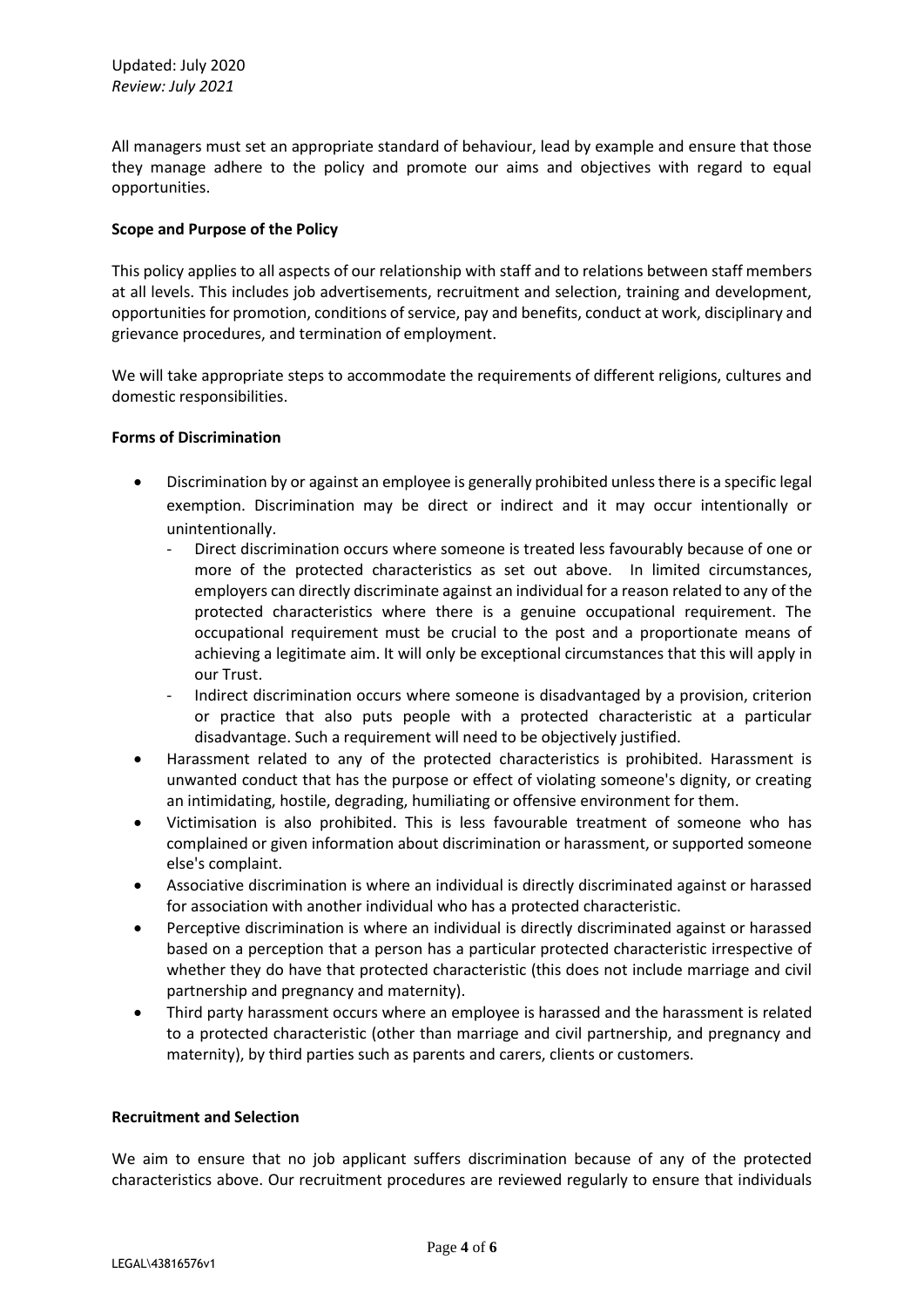Updated: July 2020 *Review: July 2021* 

are treated on the basis of their relevant merits and abilities. Job selection criteria are regularly reviewed to ensure that they are relevant to the job and are not disproportionate. Shortlisting of applicants should be done by more than one person wherever possible.

Job advertisements should avoid stereotyping or using wording that may discourage groups with a particular protected characteristic from applying. We will take steps to ensure that our vacancies are advertised to a diverse labour market.

Applicants should not be asked about health or disability before a job offer is made. There are limited exceptions which should only be used with the CEO's approval. For example:

- questions necessary to establish if an applicant can perform an intrinsic part of the job (subject to any reasonable adjustments)
- questions to establish if an applicant is fit to attend an assessment or any reasonable adjustments that may be needed at interview or assessment
- positive action to recruit disabled persons
- equal opportunities monitoring (which will not form part of the decision-making process).

Applicants should not be asked about past or current pregnancy or future intentions related to pregnancy. Applicants should not be asked about matters concerning age, race, religion or belief, sexual orientation, gender identity or gender reassignment without the approval of the CEO (who should first consider whether such matters are relevant and may lawfully be taken into account).

We are required by law to ensure that all employees are entitled to work in the UK. Assumptions about immigration status should not be made based on appearance or apparent nationality. All prospective employees, regardless of nationality, must be able to produce original documents (such as a passport) before employment starts, to satisfy current immigration legislation. The list of acceptable documents is available from the UK Border Agency.

To ensure that this policy is operating effectively, and to identify groups that may be underrepresented or disadvantaged in our organisation, we monitor applicants' ethnic group, gender, disability, sexual orientation, religion and age as part of the recruitment procedure. Provision of this information is voluntary and it will not adversely affect an individual's chances of recruitment or any other decision related to their employment. The information is removed from applications before shortlisting, and kept in an anonymised format solely for the purposes stated in this policy. Analysing this data helps us take appropriate steps to avoid discrimination and improve equality and diversity.

### **Staff Training, Promotion and Conditions of Service**

Staff training needs will be identified through regular staff appraisals. All staff will be given appropriate access to training to enable them to progress within the organisation and all promotion decisions will be made on the basis of merit.

Pay and promotion decisions will be based on an employee's performance (where relevant), skills and experience as detailed in our Pay Policy.

Our conditions of service, benefits and facilities are reviewed regularly to ensure that they are available to all staff who should have access to them and that there are no unlawful obstacles to accessing them.